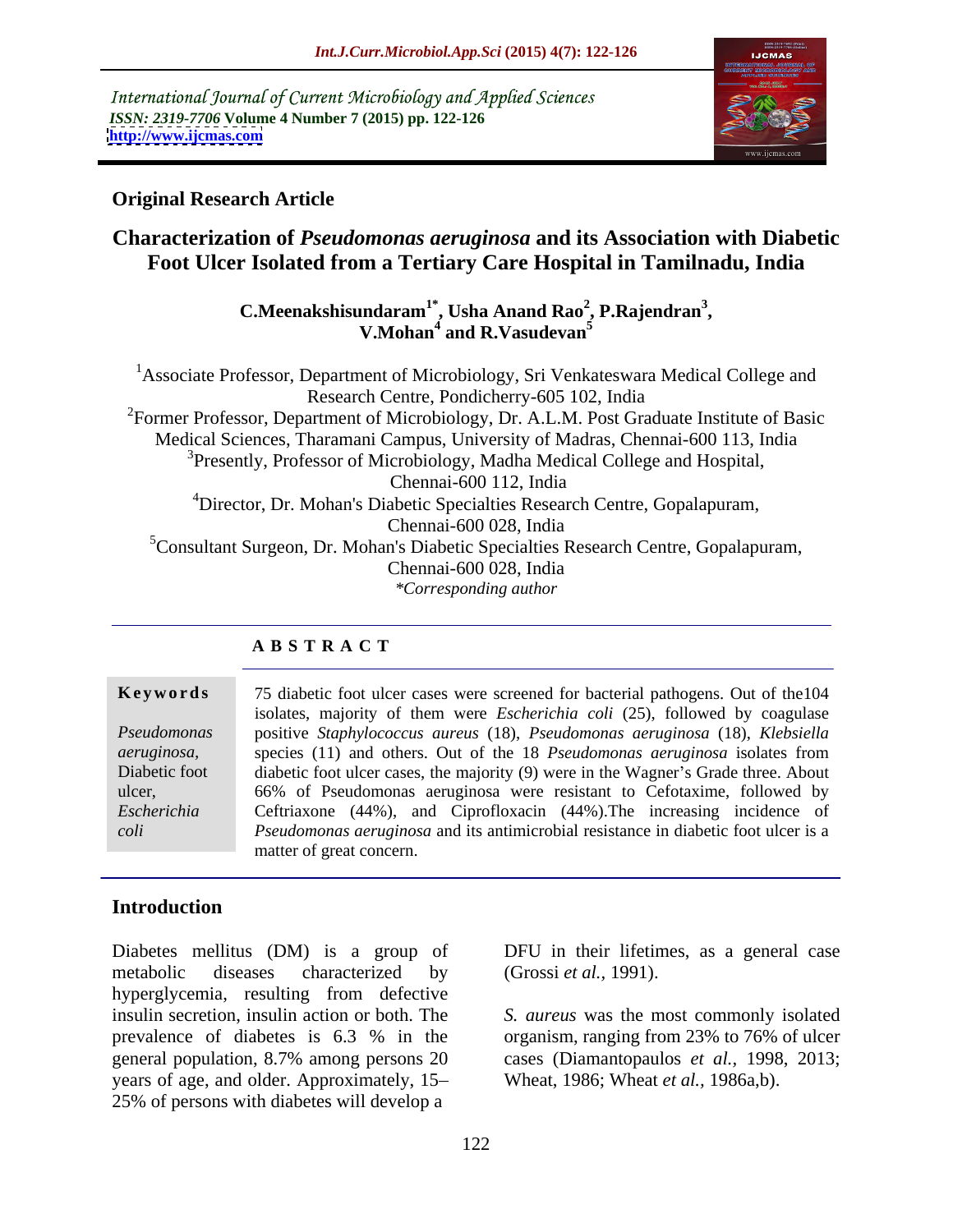varied mechanisms (Beach and Champney, the antibiotic susceptibility test was

The chronic hyperglycemia of diabetes was graded according to Wagner's associated with long term damage, dysfunction and failure of various organs, especially the eyes, kidney, nerves, heart **Results and Discussion** and blood vessels. Traditionally type 2 diabetes is common in individuals over the Out of the 75 DFU cases, 104 bacterial age of 40. It is often associated with obesity, isolates were obtained. Majority of CFU decreased physical activity and heredity cases (22.2 %) showed *Escherichia coli* in (Zimmet *et al.,* 1990, 2001; Eriksson *et al.,* ulcer, followed by *Pseudomonas aeruginosa* 1991). Recent data from several countries (17.3%), and Staphylococcus aureus show that type 2 diabetesis increasingly (17.3%), and other organisms (Table 1). becoming a problem among adolescents, and Since *P. aeruginosa* is generally a multi even among children (Glaser *et al.*, 1997). <br>Diabetic foot ulcer (DFU) is usually multi- same was analyzed against routinely-used factorial, and the bacterial infection would complicate the spectrum of the disease. Infections are usually exogenous, from soil, air and commensals of the skin itself. 66% of strains (Table 2). However, the

The aim of the present research study is to<br>
isolate and identify bacterial pathogens from<br>
The *Pseudomonas aeruginosa* cases, 8.6 % isolate and identify bacterial pathogens from diabetic foot ulcer cases, in samples collected from a reputed diabetic care center in Chennai City, Tamilnadu, India and to analyze the most common drug resistance pattern for *Pseudomonas aeruginosa*.

chronic foot ulcer cases attending a private period from May 2005 to September 2005, and were transferred to the laboratory, in Carey-Blair transport medium, to analyze

High prevalence of common pathogens with Committee, and the necessary signed antibiotic resistance, and their ever-consent - letter was obtained from all increasing threat to public health causes a participants, after explaining the purpose of great concern to medical practitioners. This the study, and the benefit intended for the kind of resistance could occur through many patients. All the isolates were identified and 2014). performed, according to the method of the antibiotic susceptibility test was Kirby-Bauer (1989). The diabetic foot ulcer was graded according to Wagner's classification.

# **Results and Discussion**

(17.3%), and *Staphylococcus aureus* drug resistant organism (antibiogram), the same was analyzed against routinely-used antibiotics.

Cefotaxime was found to be resistant for Imipenem and piperacillin are highly sensitive for Pseudomonas. Moreover, out of 18 *Pseudomonas aeruginosa* cases, 8.6 % were under Wagner's Grade III ulcer (Table 3).

**Material and Methods** predominant infections. Hutchinson and 75 pus samples in swab were collected from that *Staphylococcus aureus* prevailed in diabetic center in Chennai City, during the both pathogenic and evasive in nature. It is for bacterial growth by standard procedures although it is being proposed for future (Mackie and McCartney). Ethical clearance studies. *Escherichia coli* is also a well was obtained from the Institutional Ethical In the present DFU study, *Escherichia coli* and *Staphylococcus aureus* and *Pseudomonas aeruginosa* were the McGuckin (1985, 1990, 1995) had reported 23% to 76% of DFU cases. The organism is beyond the scope of this study to find out MRSA strains. Similarly, the isolation of anaerobic micro-organisms is also not done, known pathogen in DFU cases. However, the *Pseudomonas aeruginosa* is the major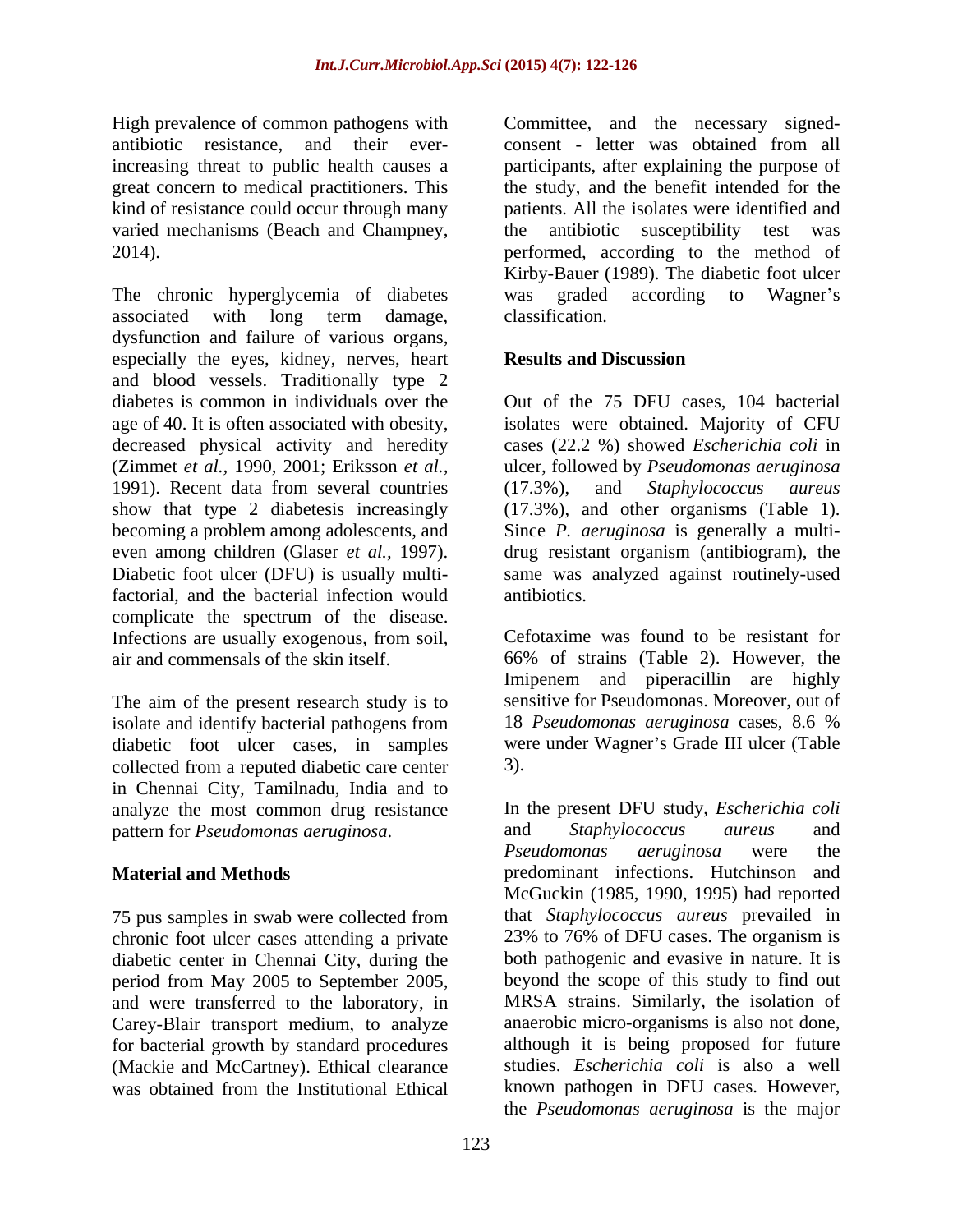concern in DFU, as it is usually multidrug study also showed the anticipated *Pseudomonas* in DFU; Sapio *et al.* (1994a, infections in DFU cases could vary according to the environment, as well as, to the individual immune status. The present

resistant, in effect. In the present study, 18 antibiogram result, where in, except for isolates were *Pseudomonas* sps. Giovanni Imipenam and Piperacillin, almost all other bonfiglio (1998) from Italy reported 19.5% b, 2009) from California, united states had Majority of the cases of *Pseudomonas*  reported a prevalence of 6.3% *Pseudomonas* infection were in the category of Grade III in DFU cases. This shows that the bacterial of Wagner's classification of DFU. This also study also showed the anticipated drugs (Table 2) were more than 30% resistant to the *Pseudomonas* isolates. corroborates with the many previous reports on diabetic foot ulcer.

**Table.1** Bacterial Isolates from DFU cases from Chennai, Tamilnadu  $(n =$  number of cases=75); Number of isolates=104

| <b>Name of Bacterial Isolates</b>          | Number $(\% )$ |
|--------------------------------------------|----------------|
| Escherichia coli                           | 23(22.2)       |
| Staphylococcus aureus (Coagulase Positive) | 18(17.3)       |
| Pseudomonas aeruginosa                     | 18(17.3)       |
| Klebsiella spp                             | 11(10.6)       |
| Coagulase negative Staphylococcus (CONS)   | 11(10.6)       |
| <i>Proteus</i> spp                         | 10(9.6)        |
| Streptococcus spp                          | 6(5.8)         |
| Corynebacterium spp                        | 4(3.8)         |
| Enterococcus                               | 3(2.9)         |

| m<br>. DF <sup>r</sup><br>T.<br>case.<br>able.<br>istant pattern of I<br>$\mathbf{1}\mathbf{1}\mathbf{0}$<br>trom<br>seudomonas<br>, aeruginosa<br>╯△◠<br>11 U |  |
|----------------------------------------------------------------------------------------------------------------------------------------------------------------|--|
| $18^{\circ}$<br>ູ<br>u n                                                                                                                                       |  |

| Antimicrobial agent | <b>Resistant</b> |       |
|---------------------|------------------|-------|
|                     | No.              | (0/2) |
| Cefotaxime          |                  |       |
| Ceftriaxone         |                  |       |
| Ciprofloxacin       |                  |       |
| Ampicillin          |                  |       |
| Gentamicin          |                  |       |
| Ceftazidime         |                  |       |
| Co-amoxyclav        |                  |       |
| Piperacillin        |                  |       |
| Imipenem            |                  |       |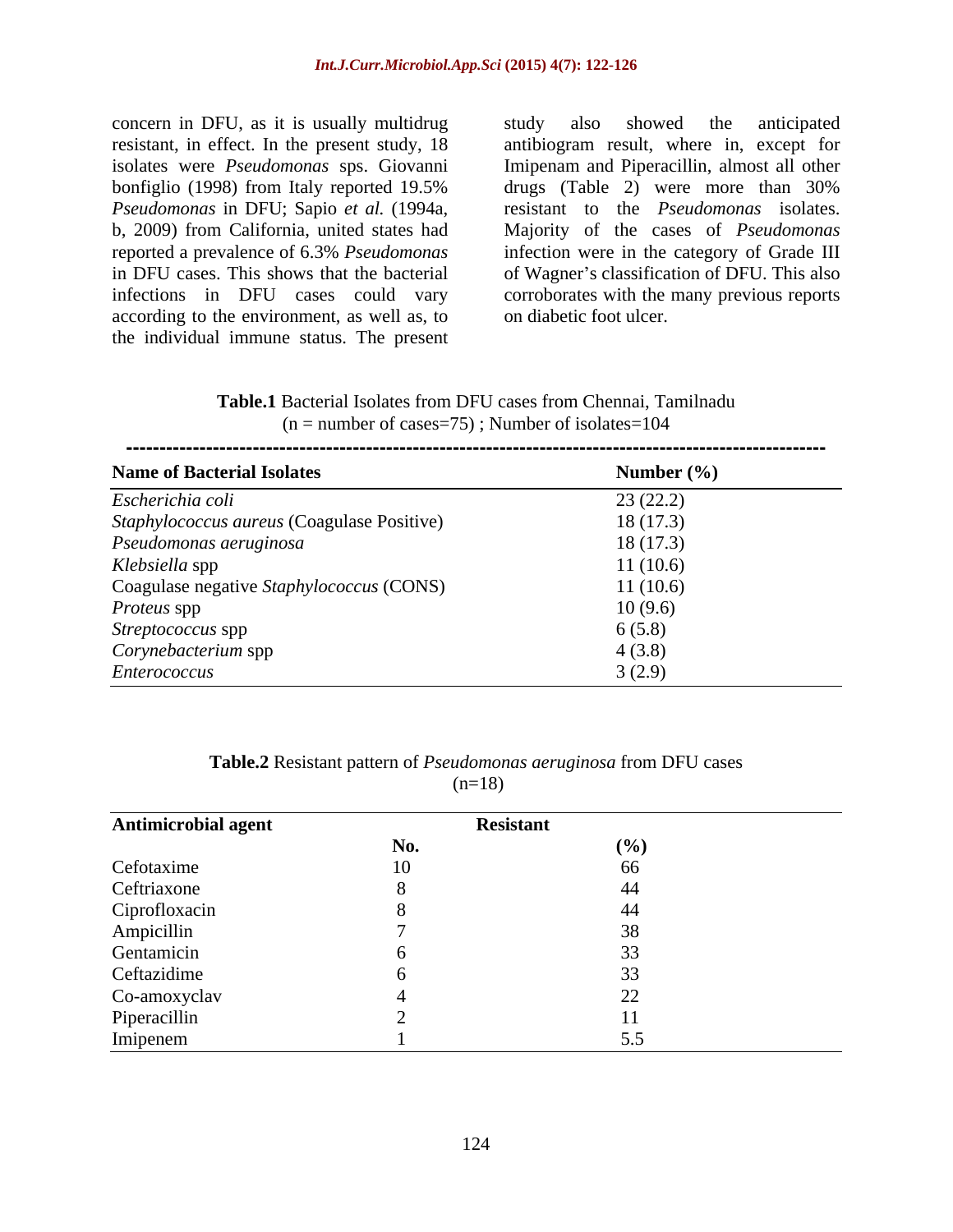| <b>Wagner's Grade</b><br>Number |            |
|---------------------------------|------------|
|                                 |            |
| <b>Grade III</b>                | 0.0        |
| <b>Grade IV</b>                 | <b>3.8</b> |
| <b>Graded II</b>                |            |
| <b>Grade V</b>                  |            |

### **Table.3** Wagner's Grade of DFU in *Pseudomonas aeruginosa* infection

- examination of the Inhibitory Effects of three antibiotics in combination on Ribofame biosynthesis in J. Clin. Microbiol., 22(1): 80–83.
- Beach, J.M., Champney, W.S. 2014. *In*  clinical isolates of *Escherichia coli* and other. *J. Microbiol. Immunol.*
- Diamantopaulos, E.J., Haritos, G., Yfandi, M., Grigoriadou, Marga, G. 2013. Wound repair and regeneration. 2(2).
- Diamantopaulos, *et al.* 1998. Management and outcome of severe diabetic foot
- 
- Giovanni bonfiglio, 1998. Of gram-positive
- of diabetic estimates for the year 2000, and projections for 2030. Infections *Dtsch*<br> *Pediatr* Clin North Am  $44(2)$ : 126: 1353–1356 *Pediatr. Clin. North. Am.,* 44(2):
- DiEdwardo, *et al.,* 1991. Study on the microbiology of DFU, been

**References** provided, without Diabetes. *Mol. Med. Microbiol.,* Vol. 3.

- Beach, J.M., Champney, W.S. 2014. An Hutschinson, J.J., McGuckin, M. 1985.<br>examination of the Inhibitory Effects Coclusive dressings: A Hutschinson, J.J., McGuckin, M. 1985. Occlusive dressings: A microbiologic and tissue infections. *J. Clin. Microbiol., 22(1): 80–83.* 
	- *Streptococcus aureus*, *Arch.*  Hutschinson, J.J., McGuckin, M. 1990. *Microbiol.,* 196: 249 260. Wound bioburden and infectionrelated complications in diabetic.
	- *vitrio* activity of rifampicin against<br>clinical isolates of *Escherichia coli*<br>Coclusive chronic wound care: A Hutschinson, J.J., McGuckin, M. 1995. Occlusive chronic wound care: A clinical source book for health care.
	- *Infect.,* Kirby Baur, 1989. In: John C. Sherris, (Ed.) Anti-microbic susceptibility testing, a personal perspective. Clinics in Laboratory Medicine, 9(2): 191.
		- Sapio, M., *et al.* 1994. *J. Invest. Dermatol. Keratin: Gene Mutat.*
	- infections. *Exp. Clin. Endocrinal* Sapio, M., et.al. 1994. *Mol. Microbiol., Diabetes,* 106: 346 52.  $12(2)$ : 253–265.
- Eriksson, *et al.* 1991. Prevalence of known<br>dishetes in an urban Indian and infection. The official diabetes in an urban Indian Environment. *Q. J. Med.*, 81: 1021–<br>1030 of Clinical and Vaccine 1030. **Clinical** and Vaccine Sapio, M., et.al. 2009. Clinical microbiology and infection. The official publication of the European society of Clinical and Vaccine Immunology. *CVI,* 16: 147.
- coccal and cocco-bacillary Wagner, A., Reike, H., Angel Kort, B. 2001. vancomycin resistant bacteria. *J.* Highly resistant pathogens in *Microb. Methods,* patients with diabetic foot syndrome, Glaser, N.S., *et al.* 1997. Global prevalence with special reference to methicilin-<br>of diabetic estimates for the year resistant *Staphylococcus aureus* Highly resistant pathogens in with special reference to methicilinresistant *Staphylococcus aureus* infections. *Dtsch Med. Wochenschr,* 126: 1353–1356
- 302 327. Wheat, *et al.* 1986a. Diabetic foot ulcers. *J.*  Grossi, S.G. 1991. Joseph Cordts, *Am. Paediatr. Med. Assoc.*, (AHCPR *Am. Paediatr. Med. Assoc.,* (AHCPR Publication no.....) Deep foot infections in patients with diabetes